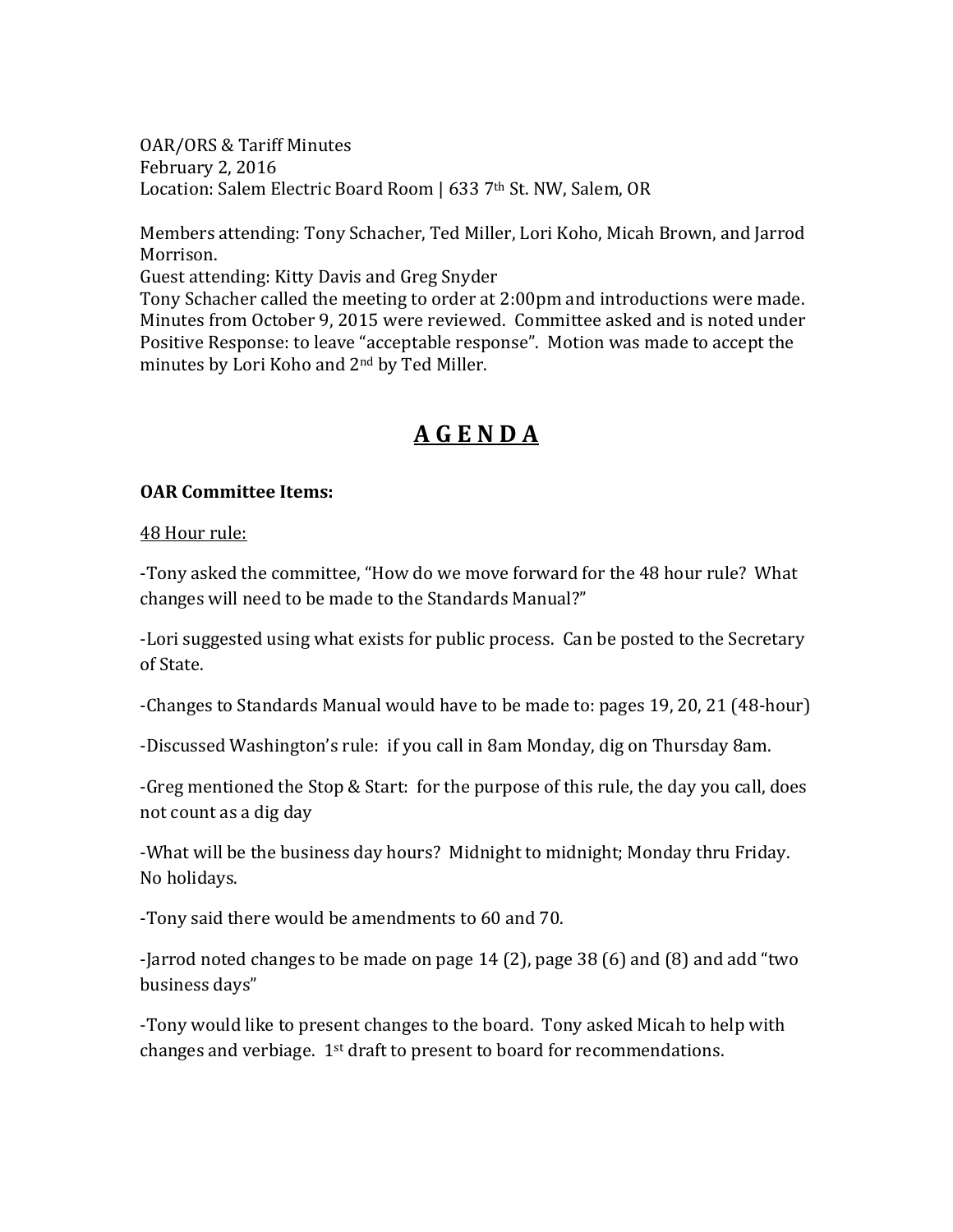## Tariff fundamentals discussion:

-Tony asked the committee, 'what goes into a Tariff? What needs to go into the calculation to get the cost?"

-Suggested calculation: take reserves, budget, ticket price, damage prevention and administrative cost and divide by average number of tickets.

-Greg was asked if he can separate total revenue tickets and total non revenue tickets.

-Suggested: 3 to 5 years seems more manageable for a Tariff than 10 years

-OUNC budget is based on a 3-year historical data.

-Tony will talk to Joyce about how they get for revenue each year.

-Jarrod noted that amendments would need to be made to Policy & Procedures.

## Ticket Life Examples:

-Greg provided a handout showing ticket life of 16 states.

-Committee agreed that Washington State has similar weather and they liked the 45 days for ticket.

-Micah looked at other states and provided a handout. Committee liked Washington's verbiage.

## Old Business:

-DIRT: Tony would like to make a recommendation to have a one-sheet tutorial for DIRT. Needs to be better understood to use and implement.

-Scott Gallegos would be a good reference point to help with DIRT.

## New Business:

-Lori wants to add a statue on page 8 of the Standards Manual. Under 757.547: to show additional positions created for the board. i.e.: OUCC